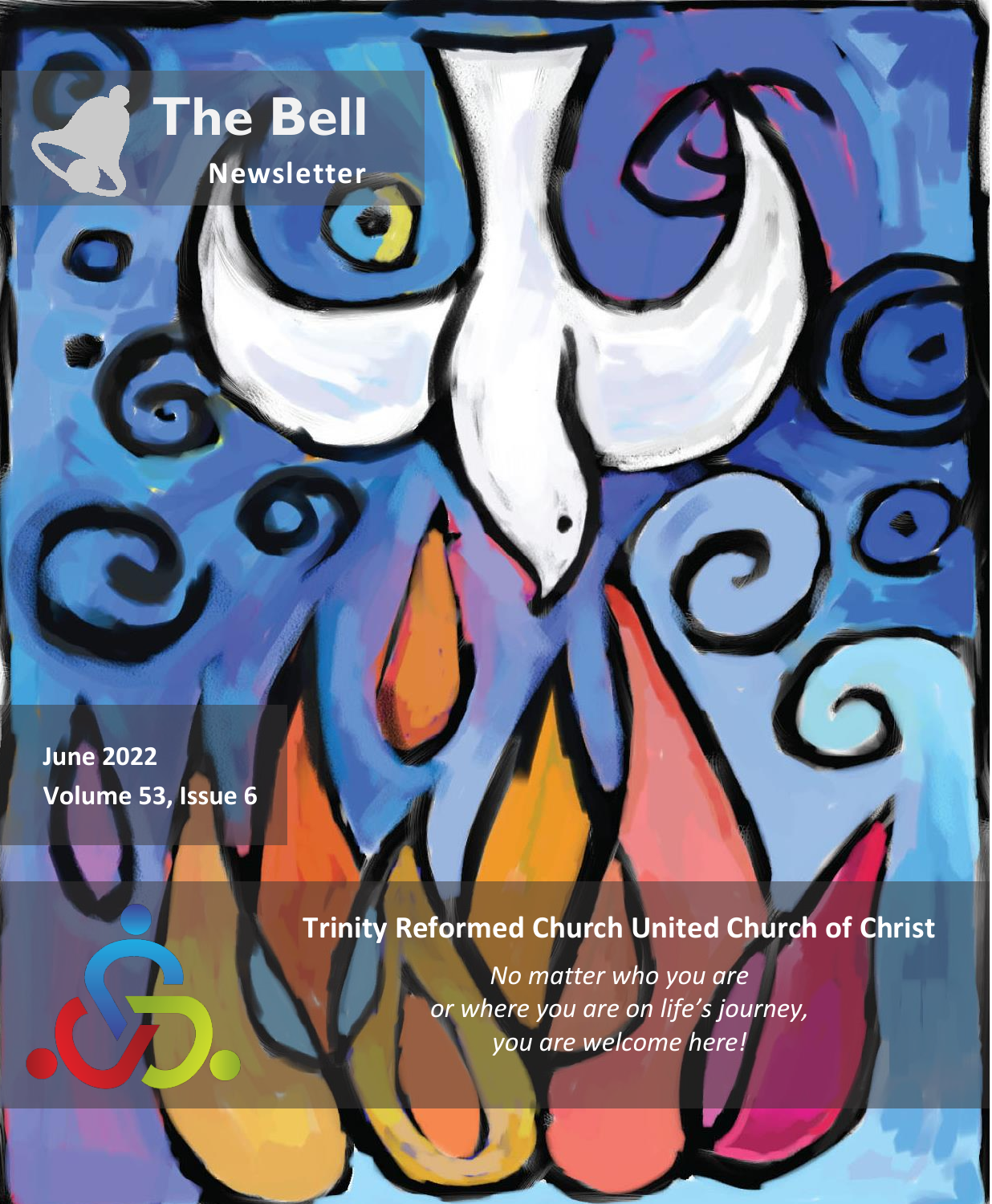

**June 5, 2022 Day of Pentecost Acts 2:1-21, Romans 8:14-17** John 14:8-17 **June 12, 2022 Trinity Sunday** Proverbs 8:1-4,22-31; Psalm 8 Romans 5:1-5; John 16:12-15 **SUNDAY SCHOOL June 19, 2022 Second Sunday** 1 Kings 19:1-15a**,** Psalm 42 & 43 *(Father's Day & Junteenth* **after Pentecost** Galatians 3:23-29; Luke 8:26-39 **June 26, 2022 Third Sunday** 2 Kings 2:1-2, 6-14 **after Pentecost** Psalm 77:1-2 Irl SUNDAY SCHOOL Galations 5:1, 13-35 Noisy Offering taken Luke 9:51-62

**We worship onsite and online at 9:30 a.m. More info on Page 3**

#### **What else is happening?**

| June 1, 2022:  | Service & Project Group (10am) - lower level                      |
|----------------|-------------------------------------------------------------------|
| June 5, 2022:  | Care Through Prayer Luncheon                                      |
|                | The Strengthen the Church Offering taken (see Page 8)             |
| June 11, 2022  | Mission and Vision Meeting with Rev. Cean James (see Page 4)      |
| June 15, 2022: | Service & Project Group (10am)- lower level                       |
| June 21, 2022: | American Red Cross Blood Drive (3pm - 8pm)                        |
|                | Hendricks Room - Please register at: www.redcrossblood.org        |
| June 26, 2022: | Coffee & Conversation - Fellowship time after worship             |
| June 26, 2022: | Council Meeting after worship . All are invited to attend. Please |
|                | contact the office for online info. Agenda items due 6/13         |
| June 24, 2022: | Folding & Mailing of the July/August Bell Newsletter.             |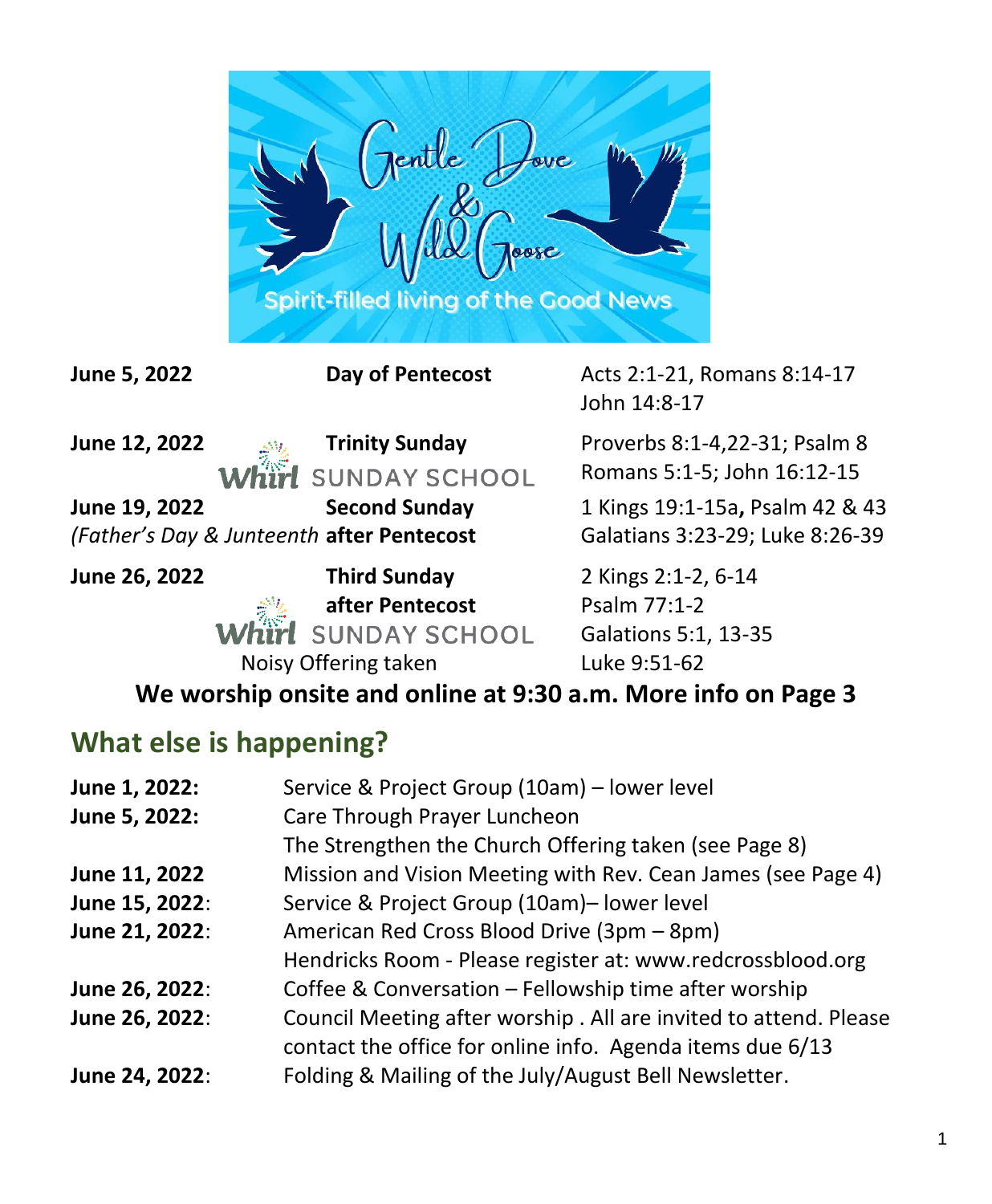#### **Fom the Pastor's Desk**

Dear Siblings in Christ, Just like that, Eastertide is ending, and Pentecost is here.

On Pentecost, celebrated this year on Sunday, June 5<sup>th</sup>, we remember when the Holy Spirit descended on Jesus' disciples. As they gathered in Jerusalem ten days after Jesus' ascension, "suddenly from heaven there came a sound like the rush of a violent wind…Divided tongues, as of fire, appeared among them, and a tongue rested on each of them. All of them were filled with the Holy Spirit and began to speak in other languages, as the Spirit gave them ability." (Acts 2:2-4 NRSVUE\*).



In the tradition of the Church, Pentecost marks the birthday or birthing of the Christian church. But Pentecost isn't just a commemoration of the birthing of the church, but it is a time of change and renewal. Pentecost is a call and an invitation for every one of us to renew our calling as God's people.

Good questions to ask ourselves during the season after Pentecost are:

- What is God calling us to do and to be?
- Where is God's Holy Spirit leading us?
- How will we be torchbearers for Christ and Christ's mission?
- How will we allow Jesus to work through us, to be witnesses of his love, justice, peace, and mercy?

These are good questions for us as a church (see Page 4) how you can help us answer those questions) but also for each of us in our own lives. Therefore, my prayer for this season for all of us is:

> *Come Holy Spirit, Come, fall afresh on us! Renew us and help us to be the people that you call us to be*!

In Christ,

#### *Pastor Suzanne*

*\**NRSVUE is short for new Revised Standard Version, Updated Edition, which reflects discoveries of ancient texts and new insights made in the 30 years since the NRSV was last revised. To learn more about this revised version, go to https://friendshippress.org/nrsv-updated-edition.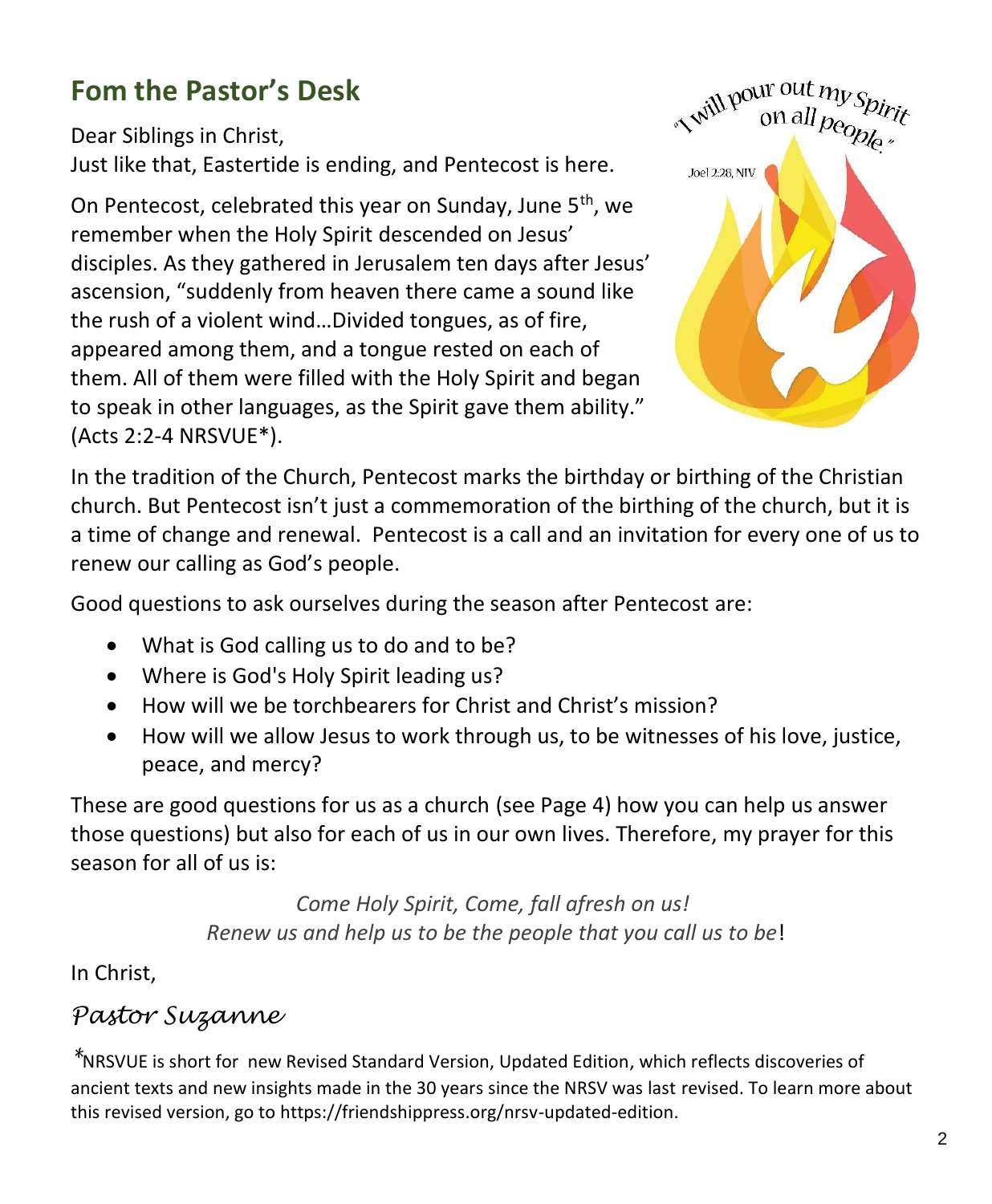## **Worship**

Trinity worships onsite and online Sundays at 9:30 A.M.

Online worshipers are encouraged to visit our website at TtrinityUCCCollegeville.org for the worship bulletin and hymn lyrics. The worship bulletin is uploaded weekly by Thursday afternoon.

Please note: If you do not see worship livestreaming at 9:30 AM, there may have been technical problems and the worship will be uploaded after worship has ended!



**FACEBOOK.** To view the live service on **Facebook**, please go to our public Facebook page at [https://www.facebook.com/TrinityUCCCollegeville.](https://www.facebook.com/TrinityUCCCollegeville)



**RECORDINGS** of our worship services are also available on our website at [www.TrinityUCCCollegeville.org.](http://www.trinityucccollegeville.org/) Please note that, in most cases, recordings are not available there until Monday.



**YOUTUBE.** Our YouTube Channel can be accessed by going to [https://tinyurl.com/Trinity1854.](https://tinyurl.com/Trinity1854) **Please note that, due to technical difficulties, our worship does not consistently stream via YouTube. Please use Facebook instead for accessing the livestream.**

If you are having difficulty connecting to our online worship service, please call the church at 610-489-4223. We want to help you get and stay connected!

## **Connecting with each other**



**Trinity has a Facebook Page for Church Members.** It is easy to join – go to [www.facebook.com/groups/TrinityCollegevilleMembers](http://www.facebook.com/groups/TrinityCollegevilleMembers) and request to join the group. The purpose of the group is to enhance and encourage communication between members without compromising privacy. **Not a Member? Let's talk about it!** Contact Pastor Suzanne to talk about membership. We would love to formally welcome you!

## **Noisy Offering**

The Sunday School class will take a noise offering during worship on June 26 to benefit **Bethany's Children Home**, a ministry the class wishes to support. Offerings taken during Sunday School will benefit Sabitha through the child sponsorship program.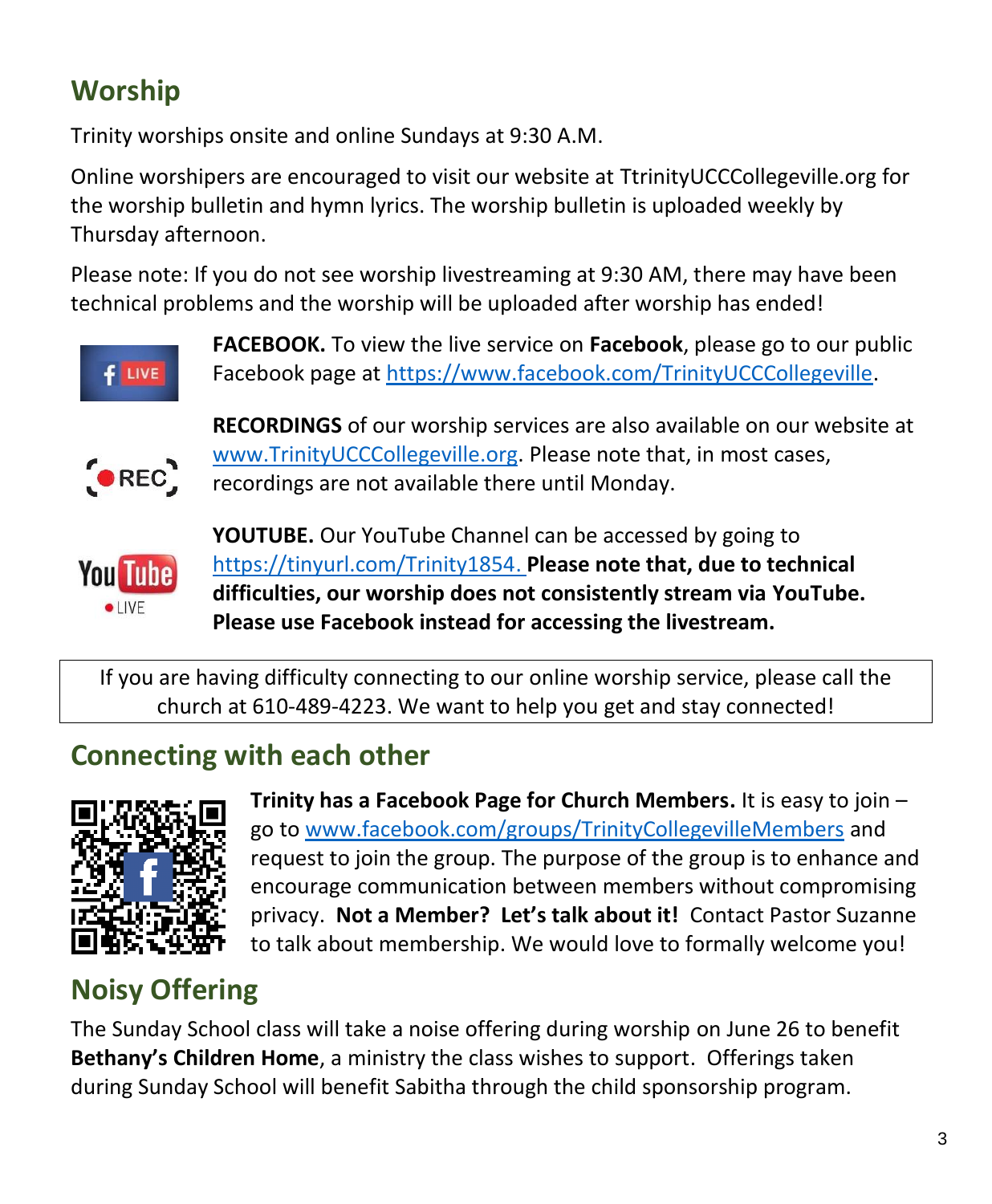#### **REMINDER: Mission and Vision Meeting**

Trinity's council is working with Rev. Cean James, Associate Conference Minister for Congregational Development, PA Southeast Conference, United Church of Christ to identify opportunities of growth for our church. On June  $11<sup>th</sup>$  (10AM to 1PM), Rev. James will be at Trinity to guide us in envisioning Trinity's future, and he will help us to develop relevant purpose, mission, and vision statements for our church. The participation of 10-20 congregants is vital for this endeavor to be successful.

Can we count on you to participate? Please contact the office as soon as possible if we can count you in or register at<https://www.trinityucccollegeville.org/countmein.html>

#### **Congratulations Graduates**

We are congratulating our graduates and wishing them nothing but blessings on the next step of their journeys!

- Courtney Conard graduating from PVHS. She will attend Susquehanna University
- Amy Golden Masters in Education Technology from Wilson College
- Jacob Herald graduating from PVHS . he will attend Lebanon Valley College.



• Jude Overholtzer –Bachelor of Arts in Writing, Literature, and Publishing, with a Minor in American Sign Language

Any graduate not mentioned? Please let us know; we would love to celebrate them, too!

#### **Lemonade on The Lawn Returns June 5th!**

Summer is here!



Join us after worship for light refreshments and conversation outside! We would love to offer this as a regular event throughout the summer. To help set up or to sponsor some snacks. Please contact the office!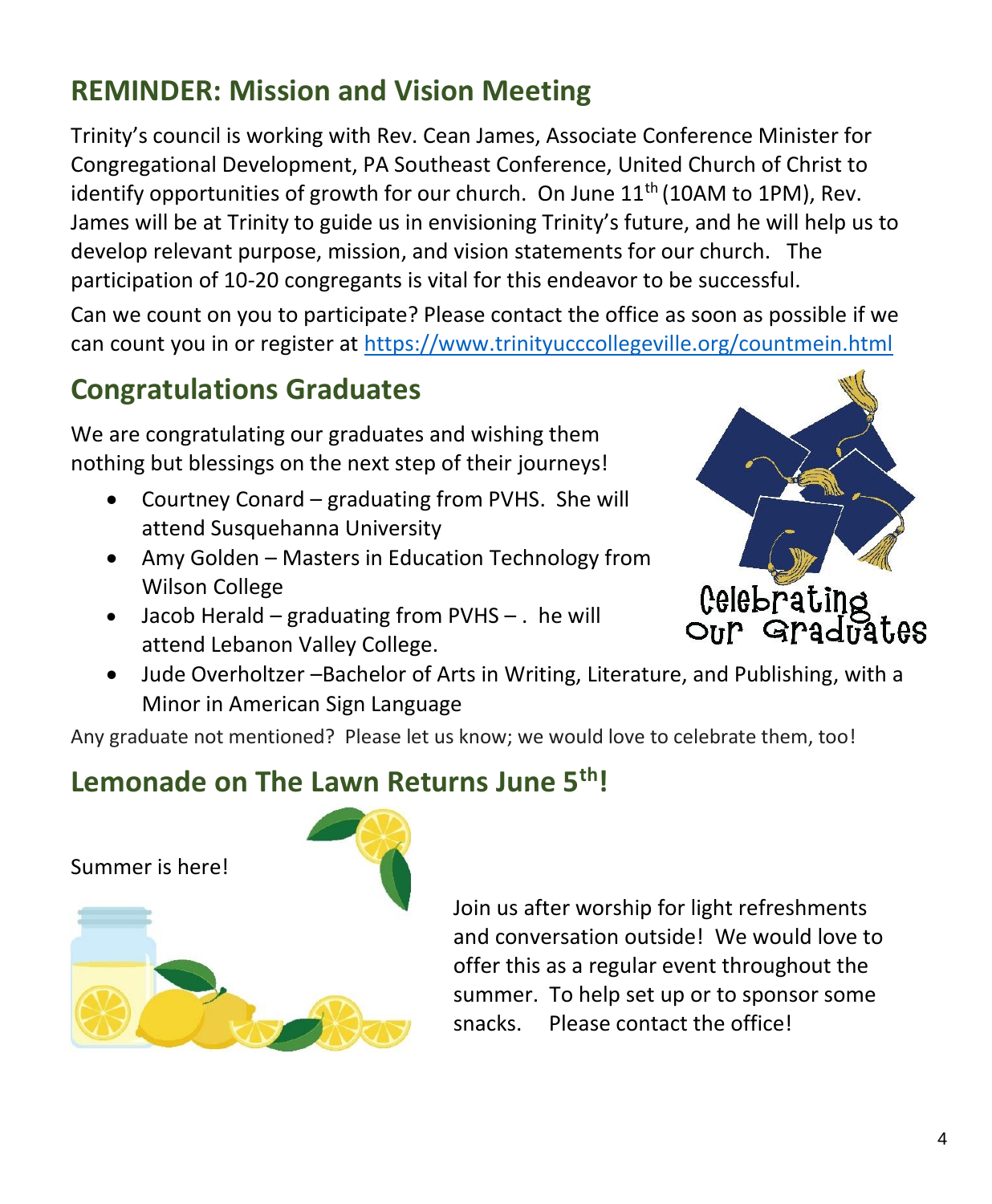#### **United Church of Christ News**

The three national officers of the United Church of Christ issued a prayer of grief after a gunman killed at least 19 children and 2 adults on May 24 at an elementary school in Uvalde, Texas. In utter and irrepressible grief we offer these words, giving collective voice to the anguish we all feel.

God, hear our prayer:

For the fourteen children now dead;

For the teacher now dead;

For the parents, family, and friends who will spend the rest of their lives aching every night from the weight of this;

For a schoolhouse rendered trauma-laden and grief-stricken in a matter of minutes, whose students will suffer PTSD in the wake of this tragedy;

For the caregivers in Uvalde now burdened with the task of managing the shared and collective grief of a traumatized community who love their children;

For those who feel the new burden of useless guilt in the aftermath of this, wondering what else they could have done to prevent this;

For the nation, so in love with our weapons that we continue to tolerate these mass shootings and the grief they inflict without ever building the collective will needed to address it fully;

For the world, suffering a massive and collective grief of its own and witnessing acts of cruelty daily too numerous to fully process.

Heal our gaping wounds.

Restore our sense of compassion.

Quiet the restlessness within us.

Settle the building righteous anger.

Quicken the desire for peace.

Remove the chasm that sees race and religion and political persuasion as the marks of a person's worth and value.

End the cycle of violence that begets more violence.

Silence the voices that broker in fear and division and create the hatred we see mounting everywhere between us.

Quiet the troubled soul thinking of grabbing the next gun and ending innocent lives.

Empower us all to act now, refusing to wait for the next horror show before we change the laws that make guns and their discharge so accessible.

Turn anguish to action; our rage to restoration; our hatred to love; our grief to hope.

Let it never happen again. Ever. How much more can we bear, O Lord? How much more can we endure.

Be our rock of refuge.

Be our light of inspiration.

Be our beacon of hope.

Be the arms of love that hold us until the pain recedes.

Lord, in your mercy, hear our prayers.

Amen.

The National Officers of the United Church of Christ: The Rev. Dr. John C. Dorhauer General Minister and President The Rev. Traci Blackmon The Rev. Dr. Karen Georgia Thompson Associate General Ministers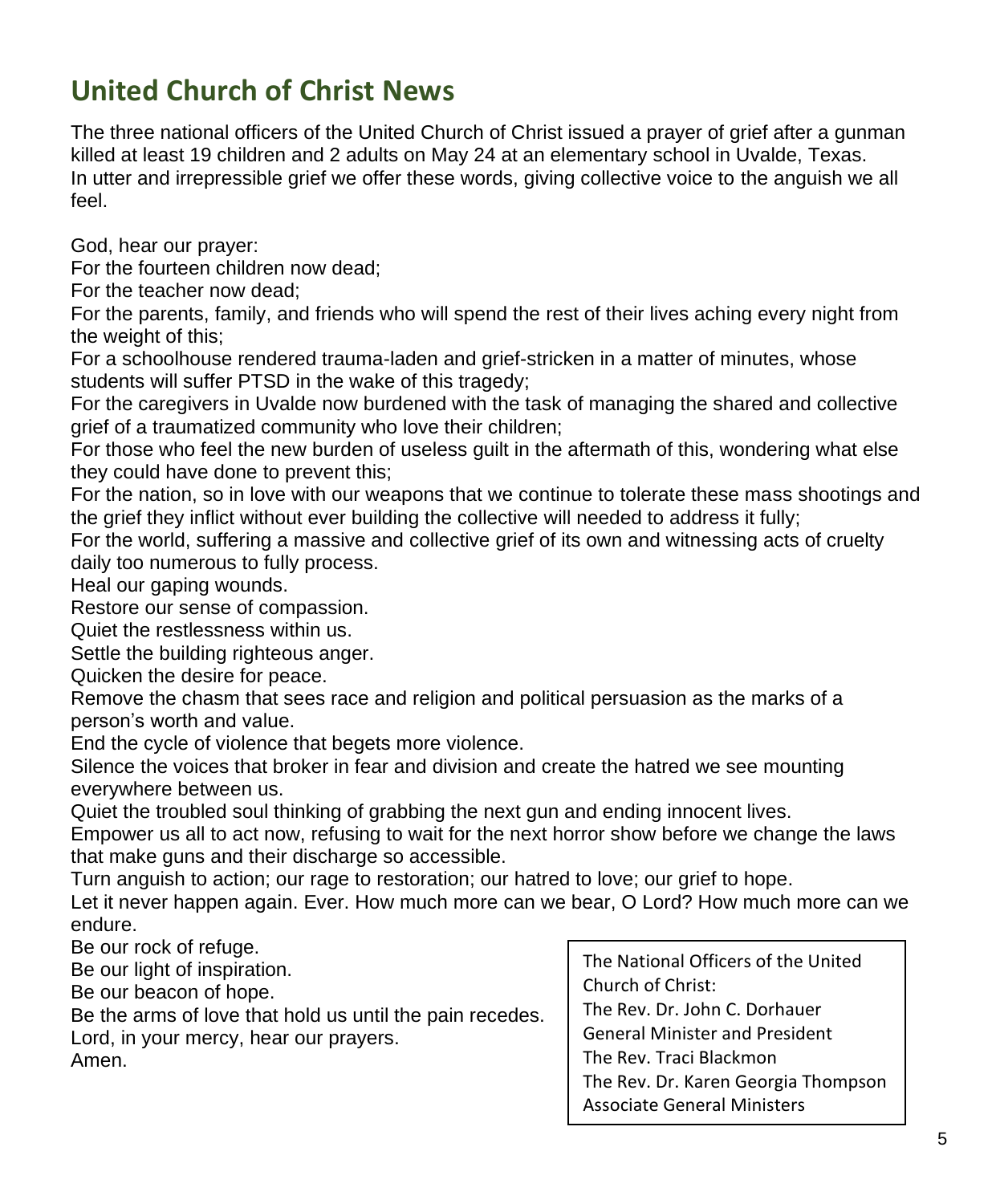#### **Strengthen The Church**

The United Church of Christ Strengthen the Church (STC) Offering reflects the shared commitment of people across the United Church of Christ to cooperatively build up the UCC. Conferences and the national setting equally share the gifts given by members and friends through their local congregations. The funds raised support leadership development, new churches, youth ministry, and innovation in existing congregations. By your generosity to this offering, you build up the Body of Christ.

We will receive the STC offering on Pentecost Sunday, June 5, 2022.

#### **Thursdays In Black**



Thursdays in Black grew out of the World Council of Churches (WCC) Decade of Churches in Solidarity with Women (1988-1998), in which the stories of rape as a weapon of war, gender injustice, abuse, violence, and many tragedies that grow outward from such violence became all the more visible. But what also became visible was women's resilience, agency, and personal efforts to resist such violations. Join Wider Church Ministries, and our partners, in the campaign! To learn more, go to <https://www.ecumenicalwomenun.org/thursdays-in-black>

#### **UCC Webinars**

Did you know the UCC offers quite a few free webinars? To find out what is offered go to<https://www.ucc.org/programming-webinars>

#### **June is Pride Month**

LGBTQ Pride Month is celebrated every year in June. Why June? Because it is when the Stonewall Riots took place, way back in 1969. Although attitudes and injustice still remain, we have come a long way since the riots of 1969. In December 2017, Trinity declared itself an "Open & Affirming" church.



To read our Open & Affirming Statement go to [https://www.trinityucccollegeville.org/open-and-affirming.html.](https://www.trinityucccollegeville.org/open-and-affirming.html)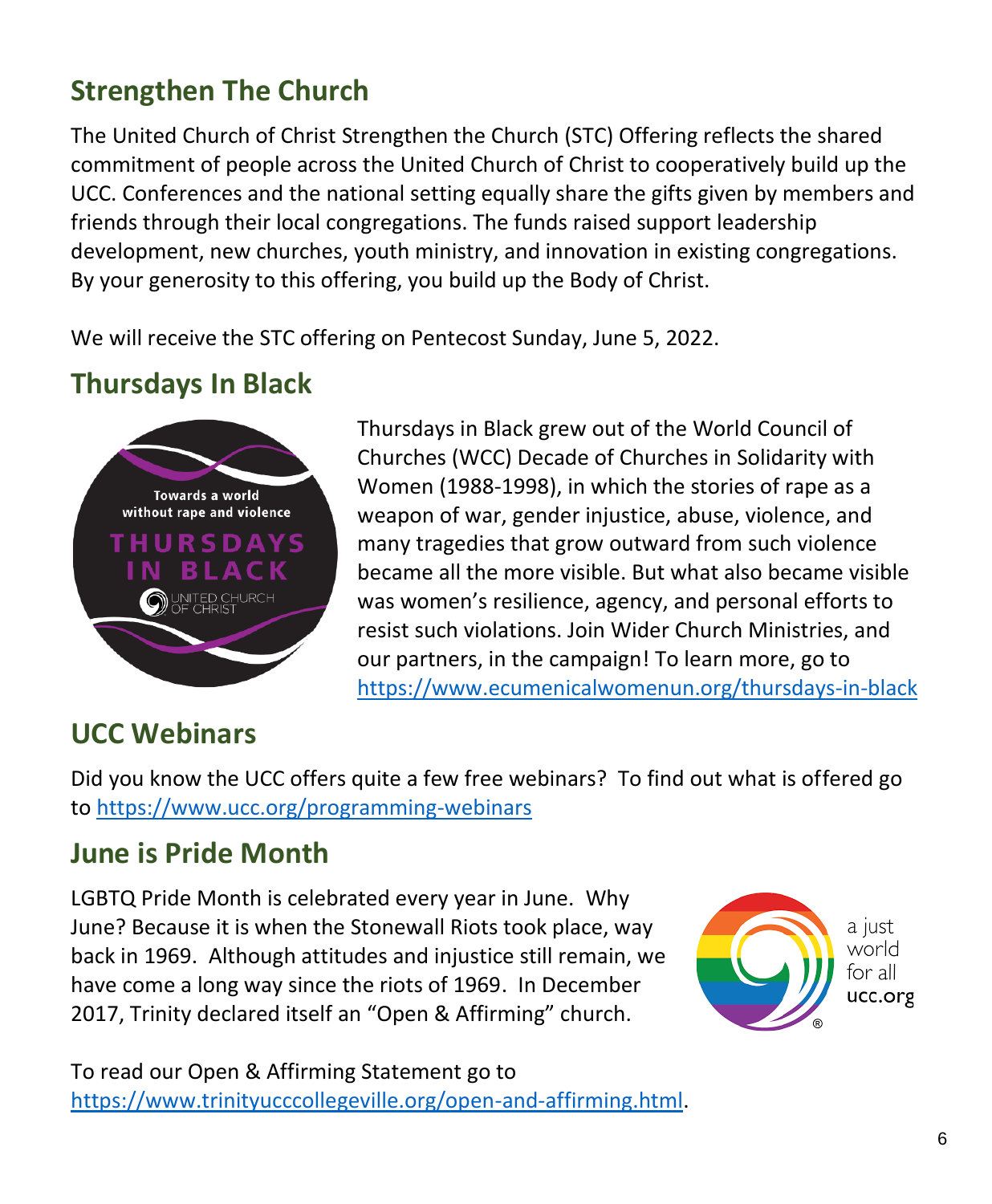#### **FINANCE COMMITTEE SUMMARY**

*Contributed by Ed Snowden, Finance Committee Chairperson*

**CONTRIBUTIONS:** April contributions missed budget by <\$2,573> with no unusual income expectations. General offerings were off by <\$4,158>. Dividends deposited \$1,054 helped overall this month.



**CONTRIBUTIONS-NET-EXPENSES** is now unfavorable by <\$15,243> year to date which represents an average of <\$3,811> per month average



**CONTRIBUTIONS-NET-EXPENSES** is now unfavorable to budget by <\$2,249>. year to date – as we approach the summer months which are traditionally lower months of contributions.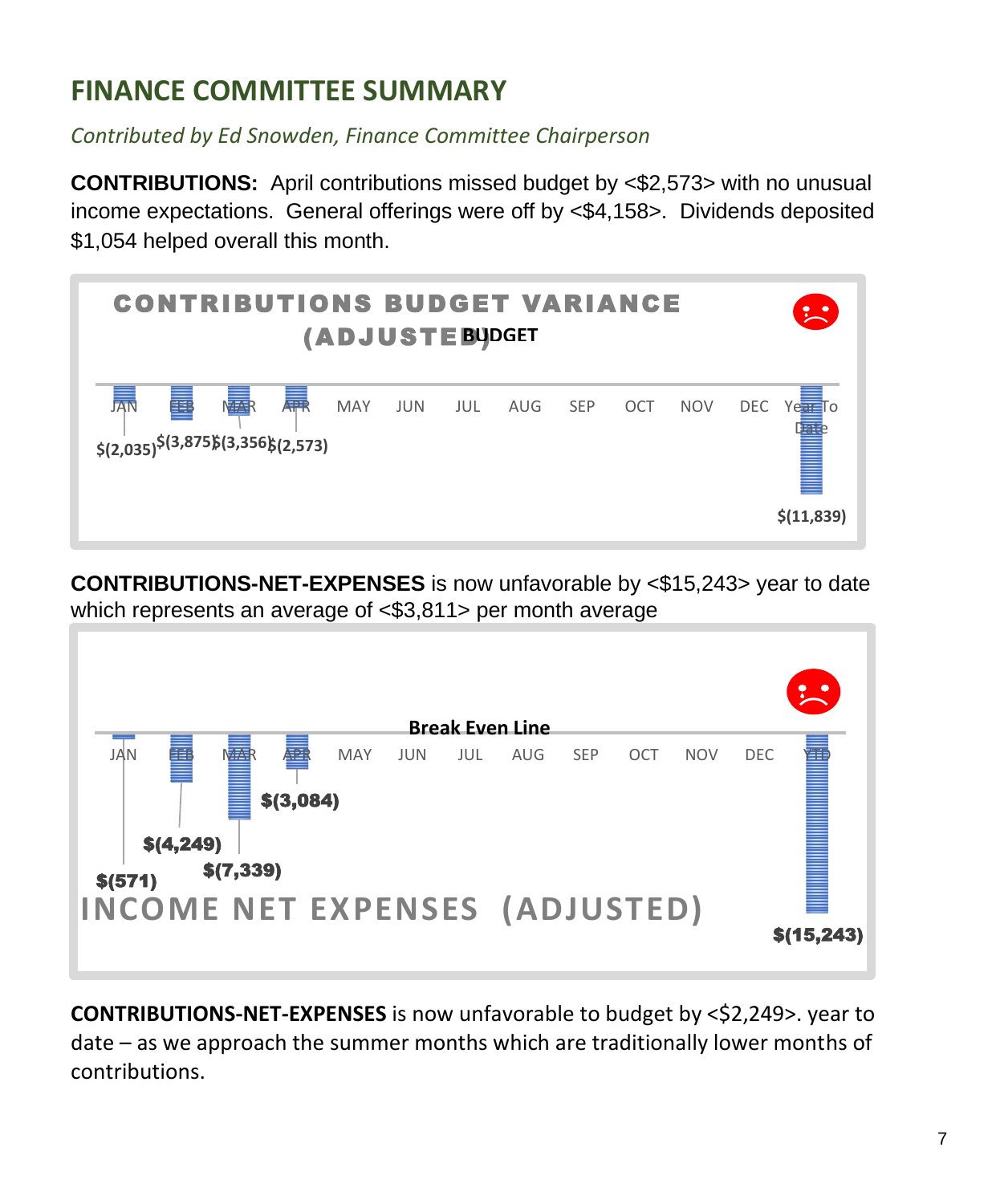Please remember Trinity in your giving.

For easy online giving or to set up recurrent giving, you can use the QR code pictured on the right. Just aim your smartphone's camera at it and go to the link.



As always, **we are grateful** for your generous and faithful giving. **THANK YOU.** 

#### **Member Spotlight**

I came to Trinity when our daughters were young, about 20 years ago. I felt comfortable there. I also felt it was important to give them a spiritual foundation. They were baptized and became confirmed at Trinity. They enjoyed their time at ASP trips very much. I have met some lovely friends at Trinity, and I still enjoy attending every week. It sets a spiritual tone for me for the week.

Deb Snowden

#### **Vacation Bible School**

Unrally Day and the official end of Sunday School for the summer is June  $12<sup>th</sup>$ . Please join us at 8:30 in Hendricks Room to celebrate with our kids and our Christian Ed team!

In July we will be offering Vacation Bible School! Enrollment is limited to 20 kids, so sign yours up soon! Go to tinyurl.com/VBS2mars to register your child or as a volunteer!

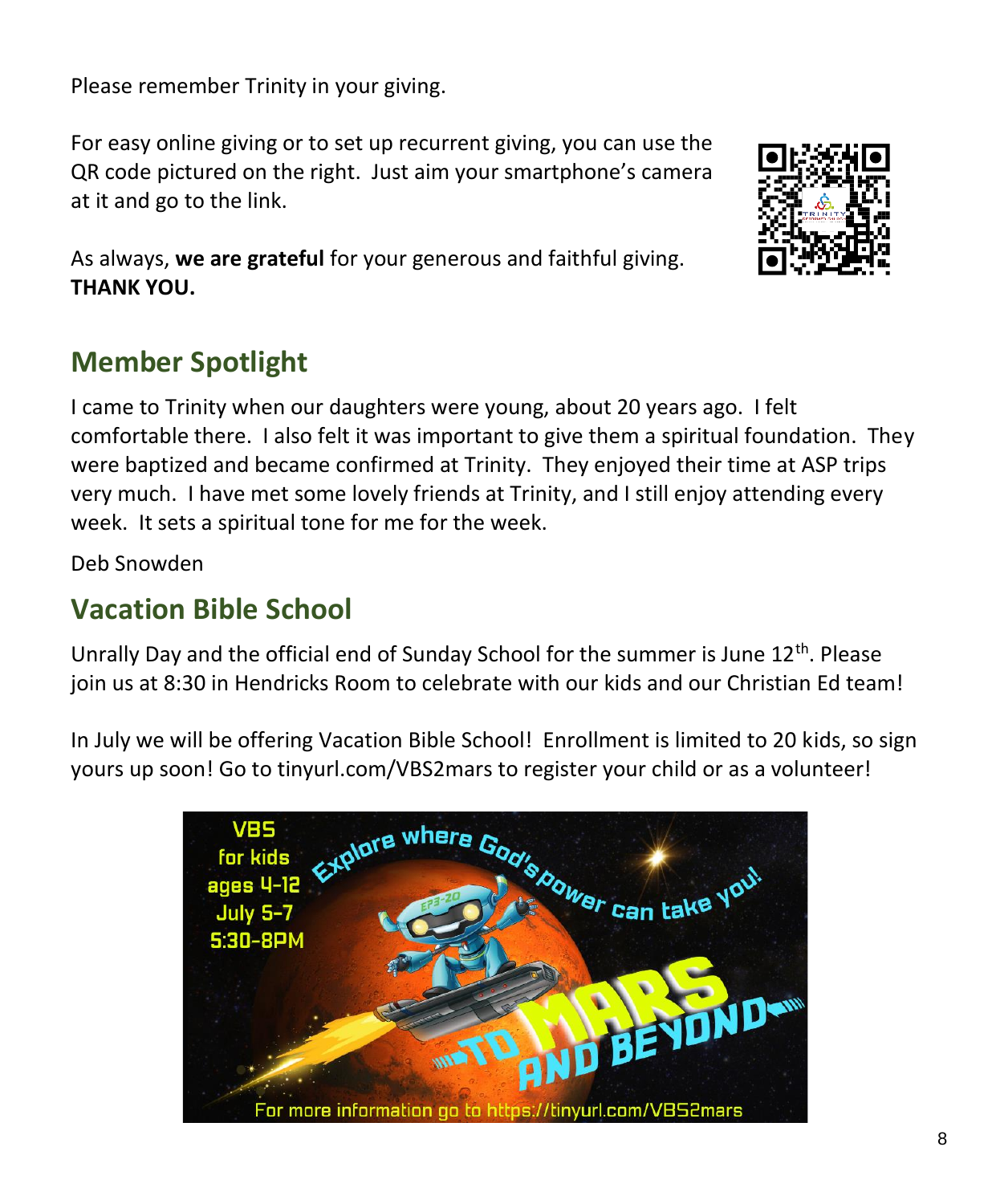#### **Care Through Prayer**

We can always use more volunteers for our Care Through Prayer Ministry. To volunteer, please contact the Church Office or e-mail Mary Ellen DeWane at [mdewane@ursinus.edu.](mailto:mdewane@ursinus.edu) You will receive a list of members to pray for. You may or may not know who they are by name or what their needs are, but God does.



#### **Prayer Box**

Please continue to pray for those who are in our "prayer box." This year we are asking **all members** to make time for these special prayer requests and needs. Please email [office@trinityucccollegeville.org](mailto:office@trinityucccollegeville.org) or call 610-489-4223 to make updates to this list. **Let us know if prayer has been answered or if new prayers need added.**

**Special Requests:** Ruth F. (various medical concerns) • Bob, Melissa W.'s father • Audrey S. and son, Michael S. • Bill, son of Nancy A. (safely back from Ukraine) • Cheryl W. (recovering from knee surgery) and family and friends attending to Cheryl's needs • Jade, granddaughter of Lisa K.'s cousin • Gavin, son of Heather W.'s friend • Laura M., mother of Heather W. and brother Mike and father Bruce • Eric and family, friend of Beth Z. • Betty Jane K. and Family • Shannon C. & Family • George D. • Bill D. & family (Brother of Lynne P) • Jer (friend of Heather W.) • An end to the war on Ukraine

**Ongoing Requests:** Connie C. (mother of Missy W.) • Jackie H. (daughter of Angela S.) • Peggy B. (friend of Karolyn M.) • Hubie B. • Leslie H. • Joan R. • Flo S. • Ron H. (friend of Earl & Cheryl H) • Nera K. (Aunt of Nick V.) • Mary Ellen & Glenn D.

*Last names in prayer requests are omitted for privacy reasons.*

#### **Altar Flowers**

Altar Flowers for the month of May will be contributed by:

June 5th Skip & Sopa Schauer June 12<sup>th</sup> Deb & Ed Snowden June 19<sup>th</sup> Earl & Cheryl Hallman June 26<sup>nd</sup> Jen & John Knighton



If you are interested in sponsoring Altar Flowers or have questions

about sponsoring flowers, please call 610-489-4223 or emai[l Trinityucc1854@verizon.net.](mailto:Trinityucc1854@verizon.net)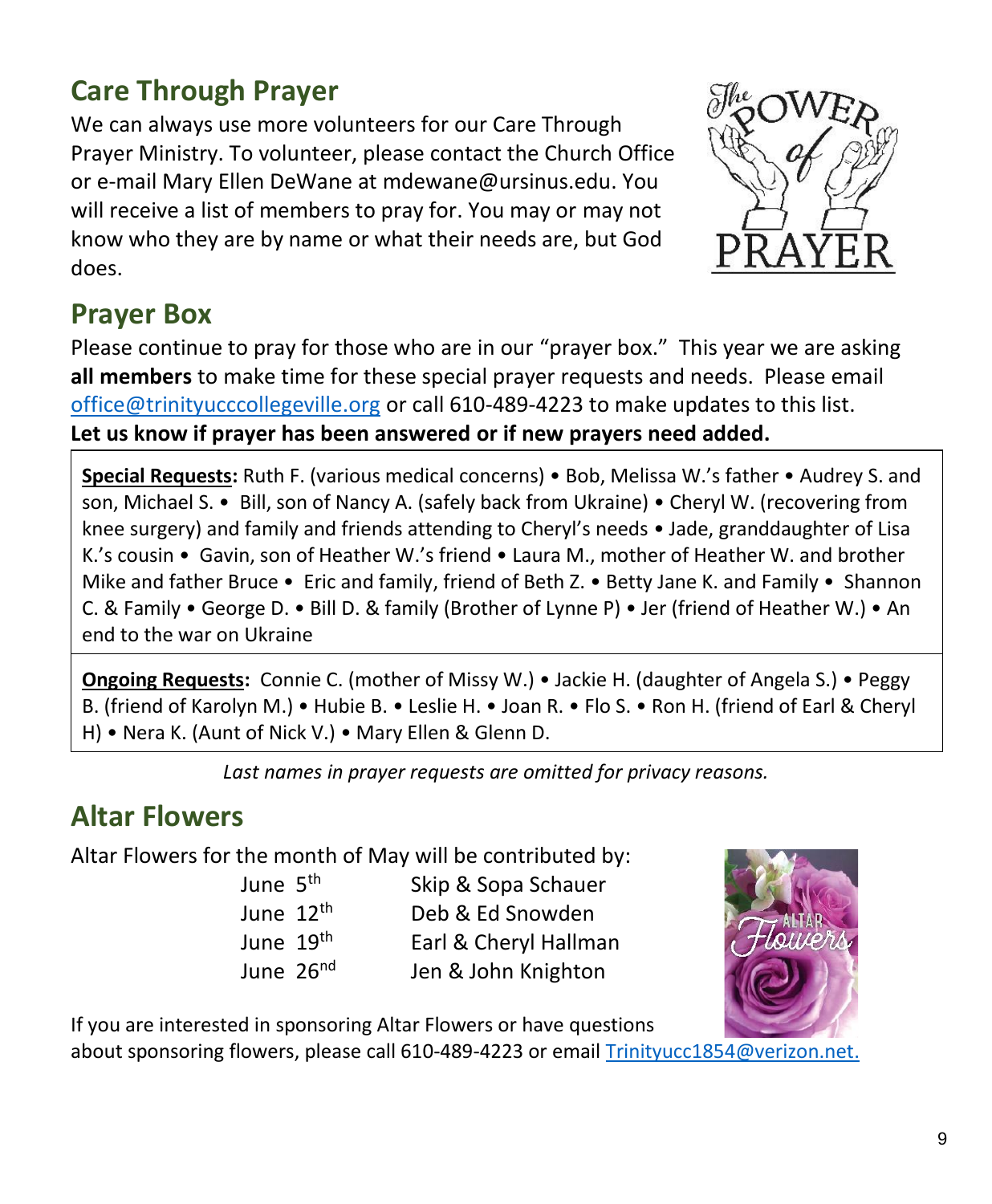international partners as **Fun For All Ages**

#### **Pentecost Word Search**

10